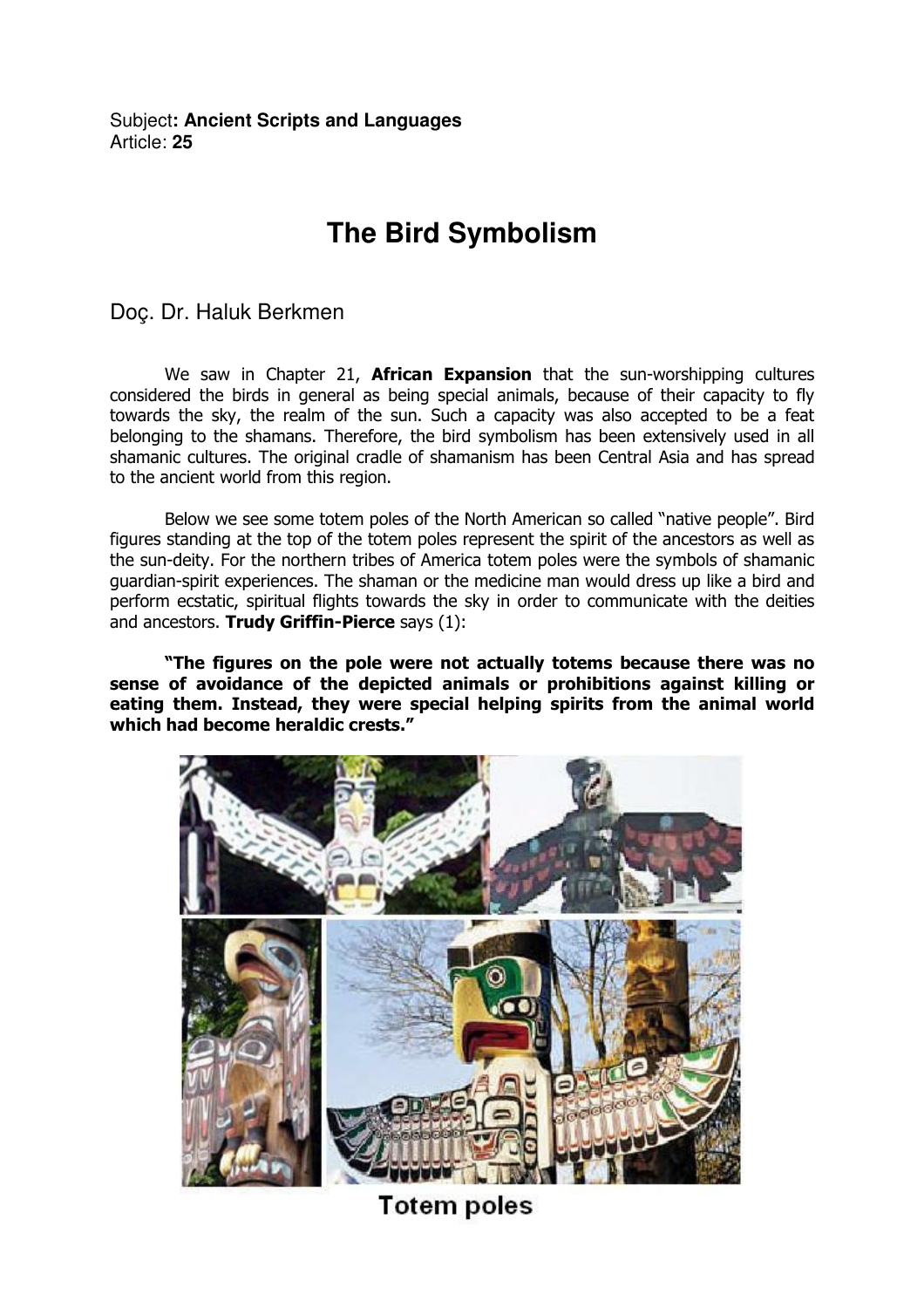

The pictures below are examples of the birds symbolism found allover the world.

1. Small amulets excavated from a kurgan in Central Asia (2). These are symbolic figures of female shamans and were carried on the body or hanged from the neck in order to be protected from harmful spirits. They also indicate that shamanism was essentially a female activity.

2. The winged Sumerian sun-god Utu is clearly depicting the connection between the bird and the sun. His helmet has ram horns and he is holding a torque in his left hand. The torque had a special meaning for ancient sun-worshiping societies. The word "torque" is believed to have originated from the Latin word "torquere", but what was its original form? It is quite possible that "torque" was originally a solar symbol of the Etruscans. It suffered the following transformations: Tur-Osc (Etrusc) => Torosc => Torque. We find here the connection to the Tur (Toor) and Osc people that came to the Italian peninsula before the Romans. The torque, which has the form of a circle also means "the surrounding" or "the circle" and stands for the land or region under control by the Tur (see Chapter 8, The double-edged ax). The torque was either held in the hand or surrounded the neck of the Och leader and is found in many different cultures that originated from Asia. More detail will be given in the following chapters.

3. A Hittite deity from Karatepe – Anatolia (3). The winged deity takes its place among a series of wall relief at the entrance wall of a late Hittite castle. The anthropomorphic figure has a bird beak and is holding a winged solar disk above its head, indicating the clear connection between the bird and the sun.

4. Winged female amulets from Ikiztepe – Anatolia. These small idols are from the Bronze Age that lasted from 3300 BC until 1200 BC. The interesting point to notice is the slim bodies